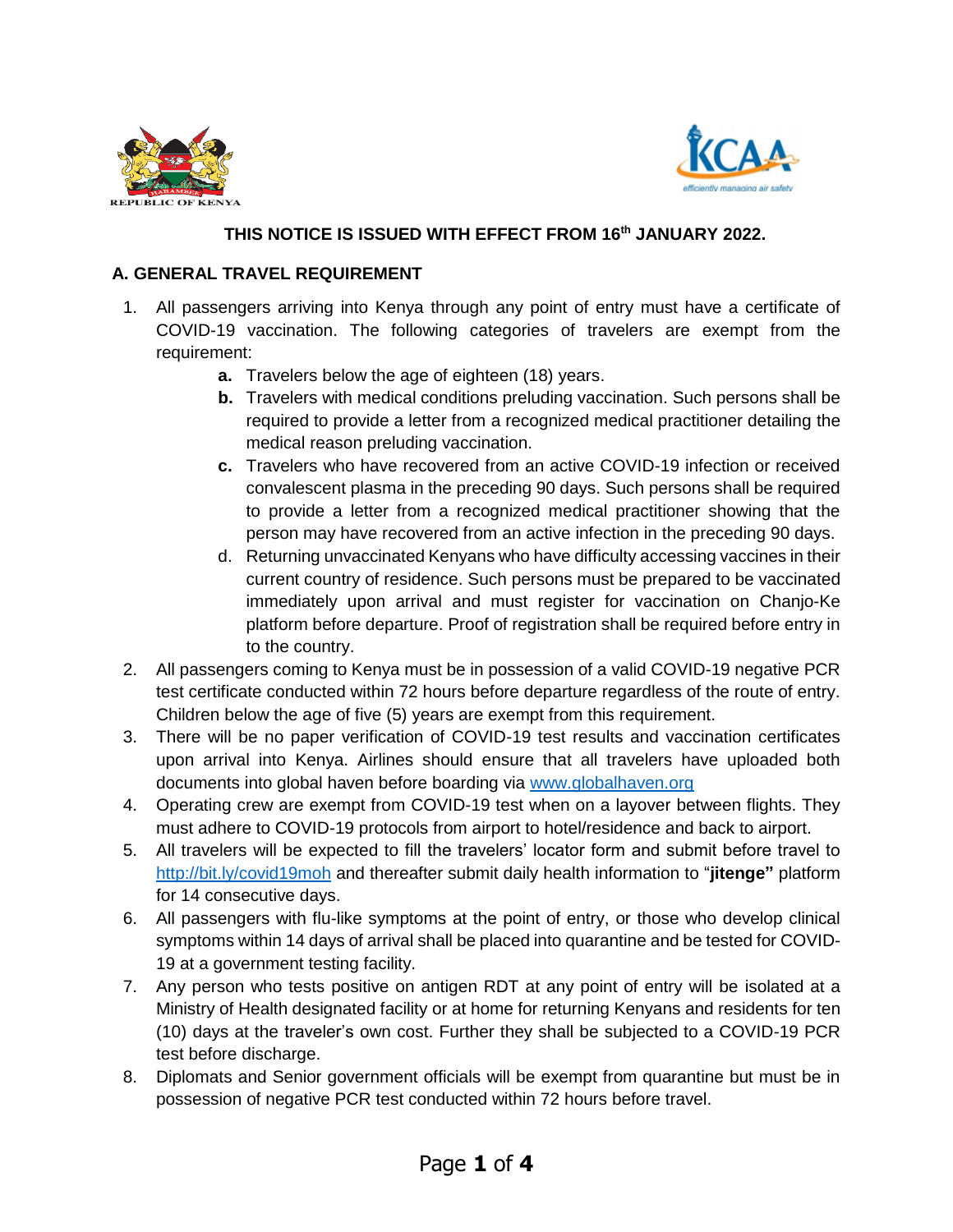- 9. Passengers travelling out of Kenya will require a COVID 19 vaccination certificate. In addition, they will be required to abide by the particular travel, health and COVID-19 related requirements of the transit and destination country.
- 10. Pre-departure testing may be considered at the discretion of any of the airlines departing from or terminating in Kenya.
- 11. All travelers to countries requiring antigen testing hours before travel will be required to undertake pre-travel rapid antigen test at the MOH Port Health facility at the airport and the results uploaded to the Trusted Travel platform.
- 12. Inbound and transit passenger flights from UAE are suspended.

## **B. ALL TRAVELERS ORIGINATING THEIR TRAVEL OR TRANSITING THROUGH THE FOLLOWING COUNTRIES WILL BE REQUIRED TO UNDERGO A FREE ARRIVAL RAPID ANTIGEN TEST AT POINT OF ENTRY.**

- 1. South Africa 2. Botswana 3. Zimbabwe 4. Malawi
- 5. Eswatini 6. Lesotho 7. Namibia 8. Mozambique
- 
- 
- 
- 9. Zambia 10. Malawi 11. Ghana 12. Nigeria This list of countries shall be updated periodically based on the evidence on the evolution of

the variant globally.

## **C. TRAVELLERS FROM THE FOLLOWING APPROVED STATES AND TERRITORIES WILL BE EXEMPT FROM QUARANTINE. LIST UPDATED ON 10/01/2022.**

- 1. Afghanistan 2. Albania 3. Algeria 4. Andorra 5. Angola 24.Bonaire, Saint
	- 6. Anguilla
	- 7. Antigua and Barbuda
	- 8. Argentina
- 9. Armenia
- 10.Aruba
- 11.Australia
- 12.Austria
- 13.Azerbaijan
- 14.Bahamas
- 15.Bahrain
- Eustatius and
- Saba
- 25.Bosnia and
- Herzegovina
- 26.Botswana
- 27.Brazil
- 28.British Virgin Islands
- 29.Brunei
- 30.Bulgaria
- 31.Burkina Faso
- 32.Burundi
- 33.Cabo Verde
- 34.Cambodia
	- 35.Cameroon
- 43. Commonwealth
	- of the Northern
		- Mariana Islands
	- 44.Comoros
	- 45.Congo
	- 46.Costa Rica
	- 47.Croatia
	- 48.Cuba
	- 49.Curaçao
	- 50.Cyprus
	- 51.Czech Republic
	- 52.Democratic Republic of Congo
	- 53.Denmark
	- 54. Diibouti
- 55.Dominica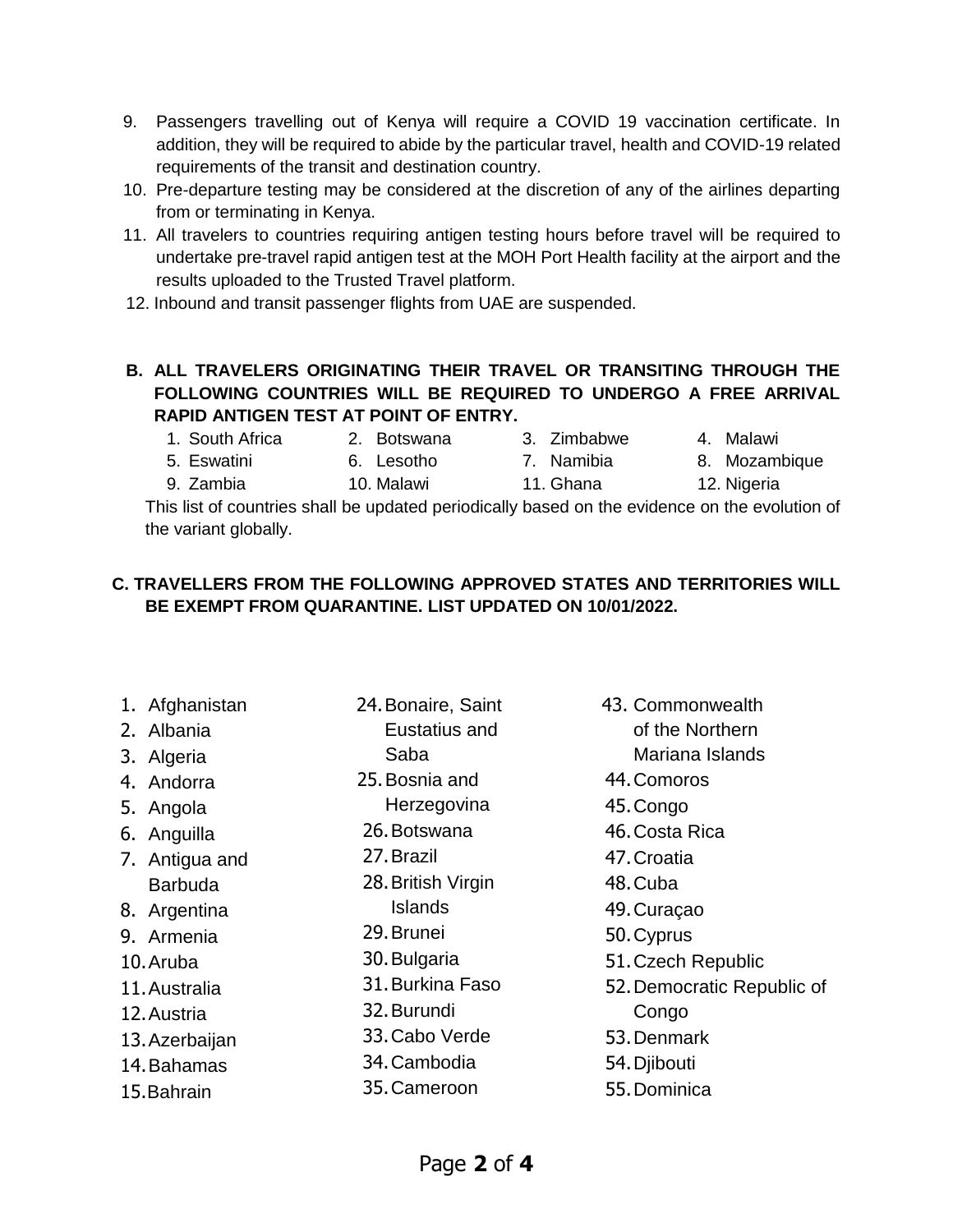- 16.Bangladesh
- 17.Barbados
- 18.Belarus
- 19.Belgium
- 20.Belize
- 21.Benin
- 22.Bermuda
- 23.Bhutan
- 64. Faroe Islands
- 65. Fiji
- 66. Finland
- 67. France
- 68. French Guiana
- 69. French Polynesia
- 70. Gabon
- 71. Gambia
- 72. Georgia
- 73. Germany
- 74. Ghana
- 75. Gibraltar
- 76. Greece
- 77. Greenland
- 78. Grenada
- 79. Guadeloupe
- 80. Guam
- 81. Guatemala
- 82. Guernsey
- 83. Guinea
- 84. Guinea-Bissau
- 85. Guyana
- 86. Haiti
- 87. Holy See
- 88. Honduras
- 89. Hungary
- 90. Iceland
- 91. India
- 92. Indonesia
- 93. Iran (Islamic Republic of)
- 105. Kosovo 106. Kuwait 107. Kyrgyzstan 108. Lao People's **Democratic** Republic 109. Latvia 110. Lebanon 111. Lesotho 112. Liberia 113. Libya 114. Liechtenstein 115. Lithuania 116. Luxembourg 117. Madagascar 118. Malawi 119. Malaysia 120. Maldives 121. Mali 122. Malta 123. Martinique 124. Mauritania 125. Mauritius 126. Mayotte 127. Mexico 128. Monaco 129. Mongolia 130. Montenegro 131. Montserrat 132. Morocco

36.Canada

39.Chad 40.Chile 41.China 42.Colombia

37.Cayman Islands 38.Central African Republic

- 133. Mozambique 134. Myanmar
- 135. Namibia
- 56.Ecuador
- 57.Egypt
- 58.El Salvador
- 59.Equatorial Guinea
- 60.Eritrea
- 61.Estonia
- 62.Eswatini
- 63.Ethiopia
- 145. Occupied Palestinian territory 146. Oman
- 147. Pakistan
- 148. Panama
- 149. Papua New Guinea
- 150. Paraguay
- 151. Peru
- 152. Philippines
- 153. Plurinational State of Bolovia
- 154. Poland
- 155. Portugal
- 156. Puerto Rico
- 157. Qatar
- 158. Réunion
- 159. Republic of Moldovia
- 160. Romania
- 161. Russian
	- Federation
- 162. Rwanda
- 163. Saint Barthélemy
- 164. Saint Kitts and Nevis
- 165. Saint Lucia
- 166. Saint Martin
- 167. Saint Pierre and Miquelon
- 168. Saint Vincent and the